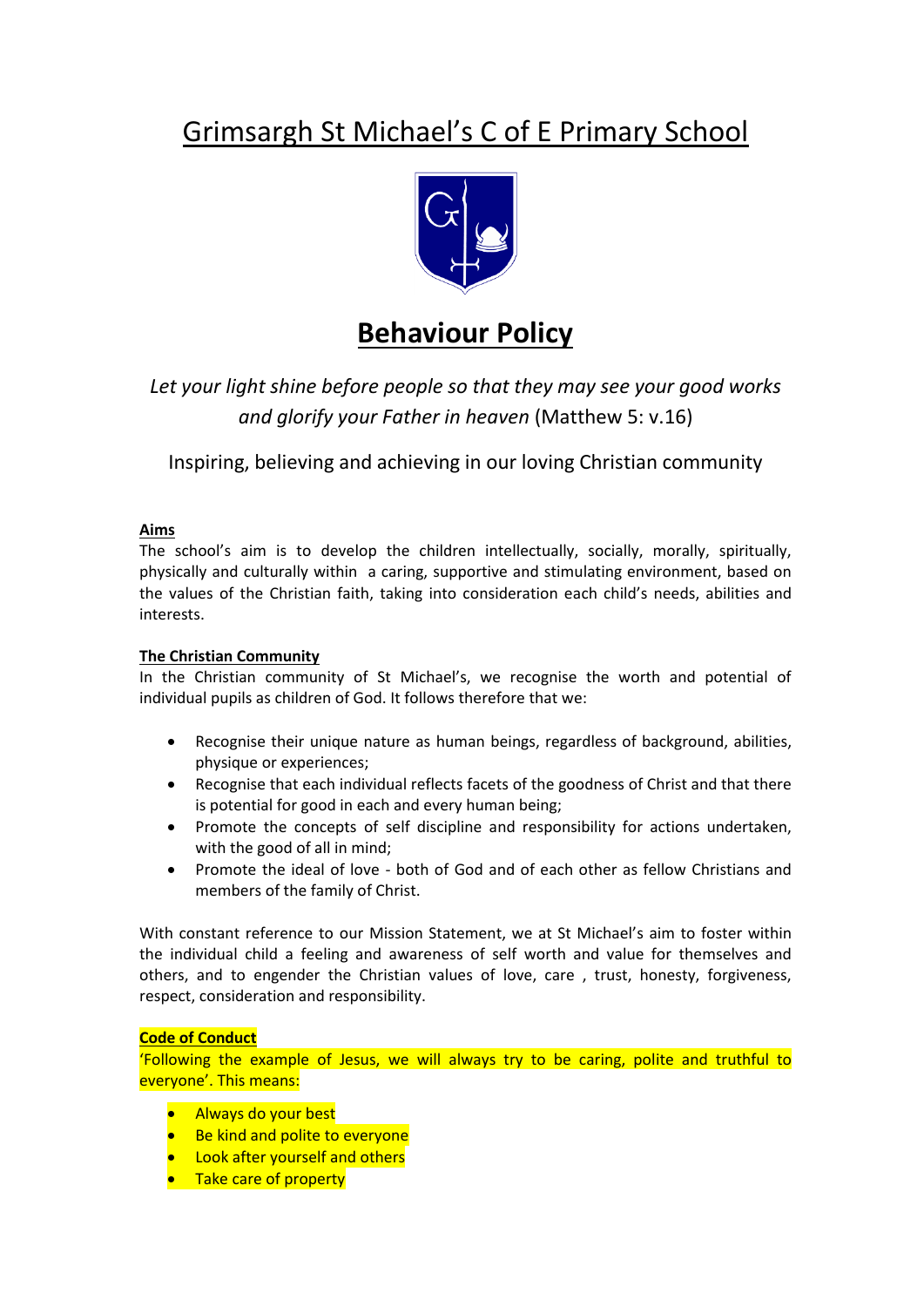#### **Adult Roles**

The Christian ethos encapsulated within the Mission Statement of St Michael's will be evident to all within the school community, by virtue of the example provided by all adults working within this community, as they adopt and encourage acceptable standards of conduct and behaviour in all areas of school and community life.

#### **Effective Classroom Management**

Class teachers operate a system of positive behaviour management. They seek to establish clear parameters of acceptable behaviour and to inspire the children to attain their potential by high quality teaching in a calm learning environment. The aim is to reduce poor behaviour choices.

#### **Rewards and Incentives**

The school operates a system of House points, with each child allocated to one of four Houses. Such points are given to reward behaviour/conduct in line with the ethos and expectations of St Michael's.

Certificates are awarded and presented by class teachers in our weekly Celebration Worship with the names of our weekly stars published in our school newsletter. In addition, their name is placed on the 'Star' board for a week and the certificate is taken home as a permanent and personal memento.

Class teachers will manage and use 'Dojos' in their class and will determine weekly rewards.

#### **Procedures and Sanctions – School Behaviour Plan**

Each teacher will monitor classroom behaviour through the use of '*The Traffic Light System'.*

- Each morning the children get a new start and have their names placed in the green circle.
- If a child behaves in a way deemed inappropriate by a member of staff, the following procedure will be followed:
- a) First, the child will receive a non-verbal warning;
- b) This will be followed by a verbal warning;
- c) Then, the child's name will be moved out of the green circle;
- d) Next, their name will be placed into the amber circle. Verbal contact will be made with the parents/ carers and the child will lose some of their break or lunchtime to discuss their poor behaviour choices with the class teacher. The member of staff who puts the child in amber will also communicate this in the child's diary and will add to CPOMS (our online log).
- e) If poor behaviour continues, child's name is moved out of the amber circle.
- f) Finally, and if the child persists in inappropriate behaviour, their name is moved into the red circle. The child will attend the 'Reflection Room' which will be the Headteacher's office and will remain there for 15 minutes (KS1) or 30 minutes (KS2) during their lunch break. A member of the 'Senior Leadership Team' (SLT) will be present during this time. The child will complete a reflection sheet and their inappropriate behaviour will be discussed. Verbal contact will be made with the parents/ carers and the incident will be added to CPOMS.

\*If a child moves into amber or red during the afternoon, their consequence will be carried over to the following day/ week- break time discussion with class teacher (amber) or attendance in the Reflection Room.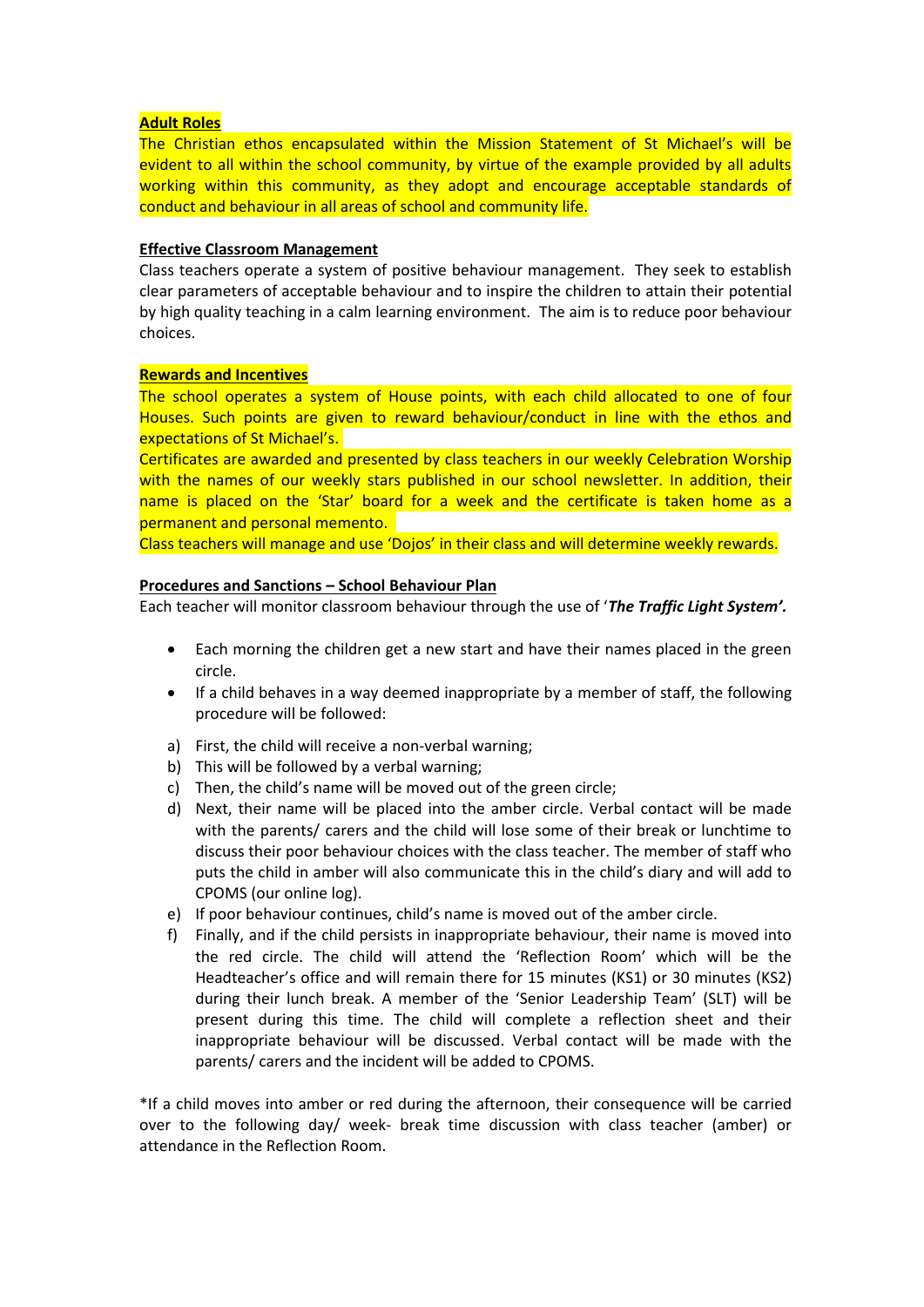- **If a child is involved in more severe behaviour, their name will be placed straight** into either the amber or red circle. Severe behaviour for amber would include:
	- **Swearing in context**
	- Unkind hands and/ or feet

Severe behaviour to move straight to red would include:

- Swearing aimed towards another person
- **Fighting**
- Racist behaviour
- **Stealing**
- **Vandalism**
- Disrespectful to people's differences

All serious incidents must be reported to the Headteacher and entered into CPOMS. An entry must be completed as soon as possible after the incident occurred and within the same day.

If a child has been on red 3 times in a term, parents will be contacted to discuss strategies for moving forward. A behaviour report card to track behaviour may be given at any time to support and monitor.

If inappropriate behaviour occurs during playtime or lunchtime, then the child will be required to stay with the member of staff on duty. If they do not comply with this request, the teacher will be called to take them inside. The class teacher will use the behaviour system to deal with the situation.

Following good behaviour a child can climb back up the traffic lights in the same manner that they would be moved down. However, consequences for moving into amber and/ or red would remain.

The traffic light system includes a star above the green circle. Children who display consistently outstanding behaviour and attitude to learning will be moved into the star.

\* In extreme cases where a child is likely to cause harm to his/herself or another person reasonable physical restraint may be used. In such circumstances it is advisable to have an adult to witness the situation.

#### **Rewards**

Children who follow the school rules may receive the following rewards, individually and for the class group:

- Verbal / non-verbal praise
- Stickers from the Headteacher for good work and behaviour.
- Selection for 'Star of the week' certificate
- Stickers for good work and behaviour from class teacher.
- Team points
- Dojo points
- Special responsibilities
- Positive visit to other teachers
- Positive meeting with parents
- Positive postcard home to inform parents/ carers of good behaviour
- Positive comments in reading and homework diaries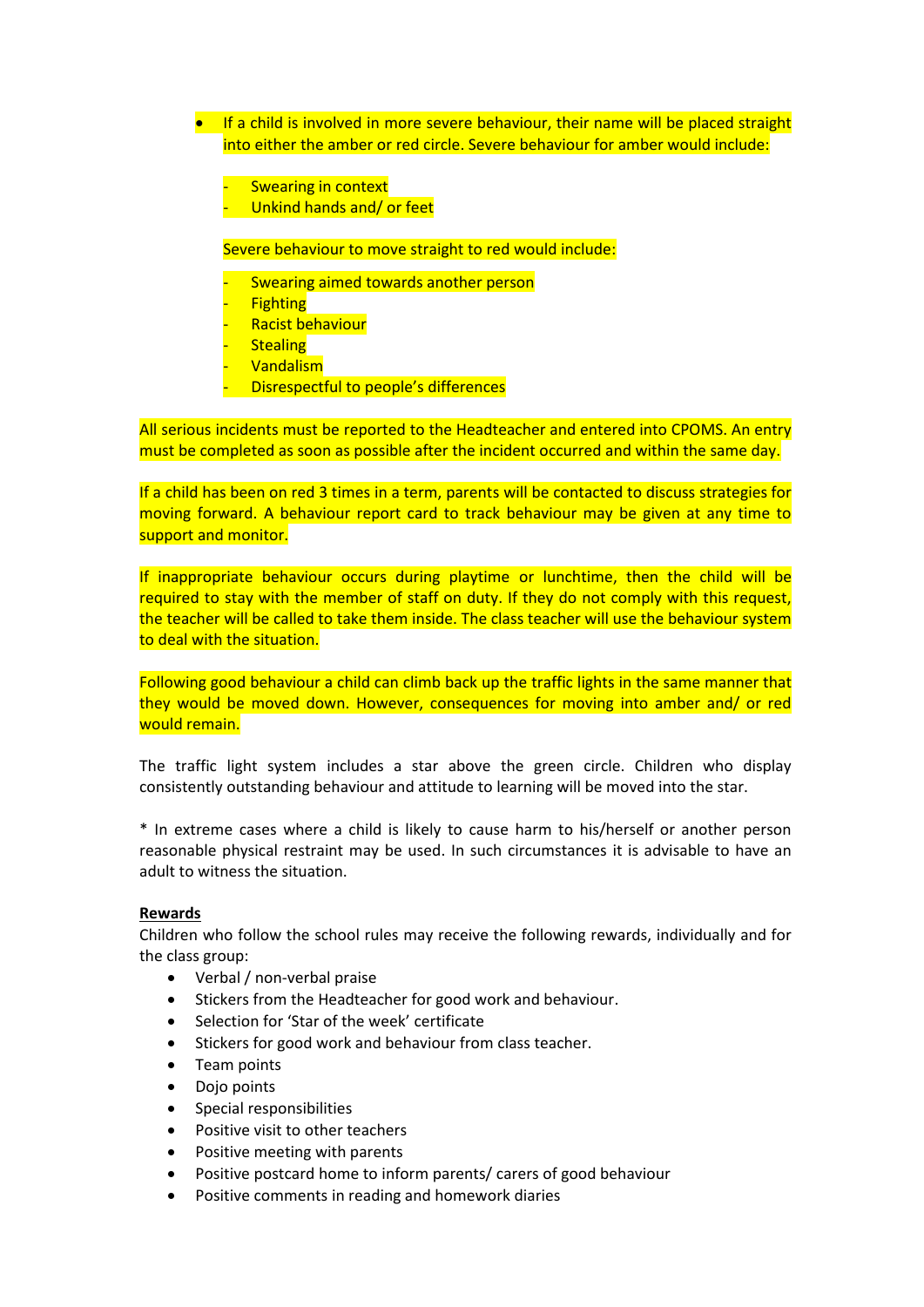### **Contacting Parents/ Carers**

- As mentioned above, parents will be informed, through verbal and written communication, if their child enters amber or red.
- When appropriate, the SENCO and/or outside agencies will be involved.
- Behaviour of an extreme nature may result in exclusion in line with DfE guidance.

#### **Process**

This Policy was drafted following consultations with teaching staff at staff meetings over a period of several weeks.

#### **Monitoring and Review**

The success of this policy will be monitored in respect of all working within the school environment and community, by discussions between staff and all involved in the Policy's implementation, including the children themselves and their parents.

#### **Anti-Bullying Strategy**

Bullying is not tolerated and if proven would result in a fixed time exclusion- this can range from 1 to 5 days.

As explained in the Government document 'Bullying at School', there is no legal definition of bullying. However, it's usually defined as behaviour that is:

- Repeated
- Intended to hurt someone either physically or emotionally
- Often aimed at certain groups, for example because of race, religion, gender or sexual orientation

It takes many forms and can include:

- Physical assault
- Teasing
- Making threats
- Name calling
- Cyberbullying bullying via mobile phone or online (for example email, social networks and instant messenger)

#### Staff are constantly watching for signs of bullying and watch for:

- Early signs of distress in pupils;
- Deterioration of work;
- Spurious illness;
- **Isolation;**
- The desire to remain with adults;
- Erratic attendance.

They listen carefully to anything that a child wishes to confide, take it seriously, and follow this up appropriately.

#### In order to minimise incidents of bullying:

- All staff are aware of the school rules and are consistent in their implementation;
- **Pupils are encouraged to report incidents of bullying and not to join in or stand by;**